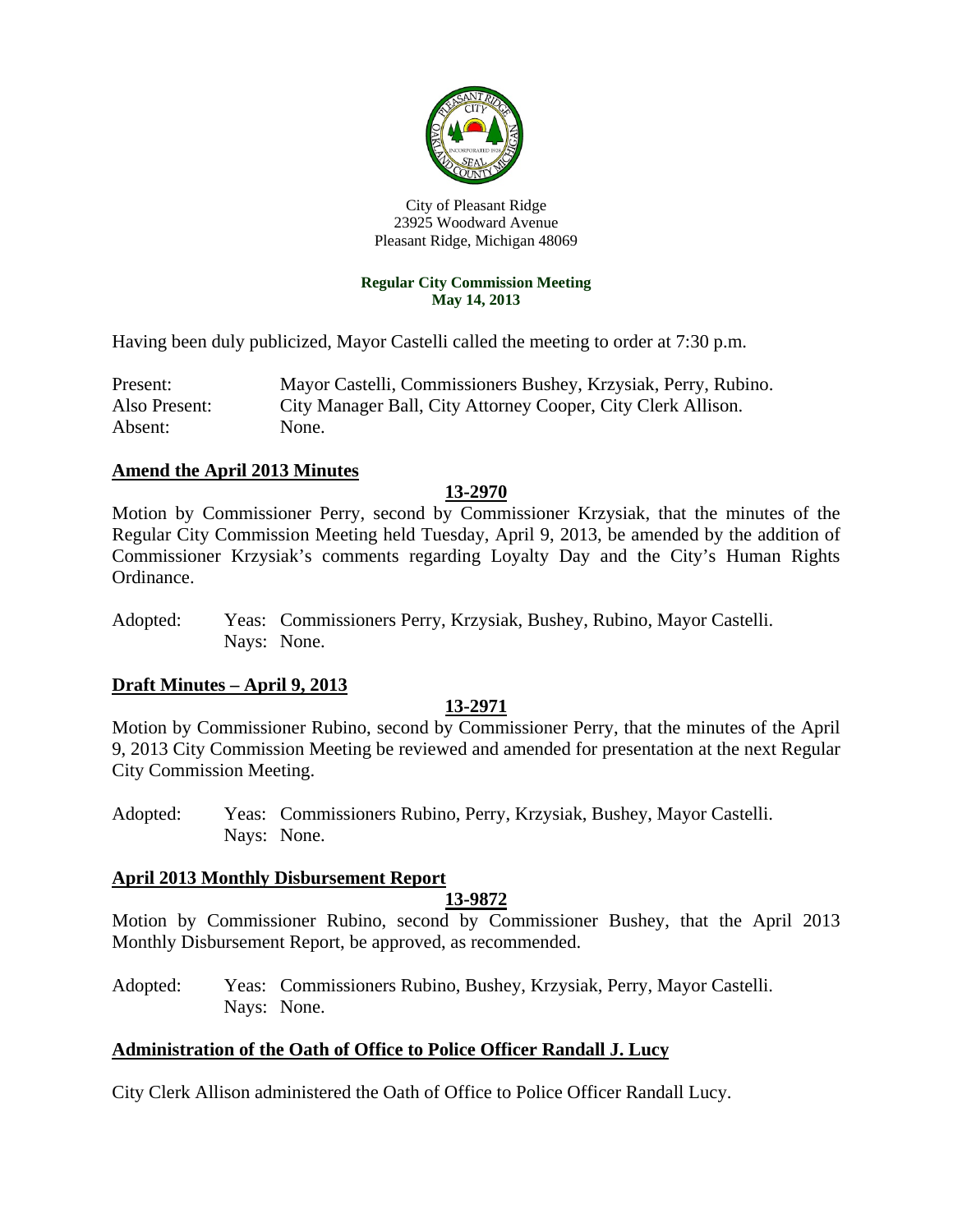#### **Resolution - Mayor Ralph A. Castelli, Jr., for 20 years of service to the City 13-2973**

Motion by Commissioner Rubino, second by Commissioner Perry, that the resolution recognizing Mayor Ralph A. Castelli, Jr., for 20 years of service to the City of Pleasant Ridge, be approved, as recommended.

## **Governmental Reports**

Ms. Anne Hage, Huntington Woods Library Director, gave an update regarding events related to the Huntington Woods Library.

Mr. Gary McGillivary, Oakland County Commissioner, gave an update regarding events related to Oakland County.

Chief Kevin Sullivan, Ferndale Fire Department, gave an update regarding events related to the Ferndale Fire Department.

Ms. Nan Carmuller, Ferndale Public School Board, gave an update regarding events related to the Ferndale Public Schools.

Mr. Ted Zachary, Recycling Coordinator, gave an update regarding recycling efforts within the City of Pleasant Ridge.

## **City Commission Liaison Reports**

Commissioner Krzysiak gave an update regarding events related to the Recreation Commission. Community Pool opens May 24, 2013, at 4:00 pm. Memorial Day Ceremony will be held Monday, May 27, 2013 at 8:30 am. Summer Camp at the Rec, sign up forms are available online. Playmakers subcommittee will be holding play events throughout the summer the third Thursday of every month. First event will be a bike rally at the Community Center.

Commissioner Bushey gave an update regarding events related to the Planning Commission/Downtown Development Authority. Representative of WA3 gave a presentation to the Planning Commission/DDA on Complete Streets at its April Meeting. Upcoming projects, alley reconstruction, and parking designs.

Commissioner Perry gave an update regarding the WA3 Complete Streets Project require input from the community, a open event will be held June  $10 - 12$ , 2013. WA3 also working on Highland Park Ford Model-T plant to assist in the restoration of the plant, Sunflower gardens on Woodward between 6 Mile and 8 Mile roads.

Manager Ball gave an update regarding the MDOT Woodward Avenue Project. The City has requested assistance from MDOT regarding the Woodward/Sylvan/Oakland Park intersection improvements. MDOT has agreed to stripe the intersection at the City's request.

Commissioner Rubino gave an update on events related to the Historical Commission. The Home and Garden Tour only has two homes, if no other homes are secured the tour will be cancelled. He displayed the 100 year old home plaque. Plans for Antique Show and Sale are in the works, October 4-6, 2013.

Adopted: Yeas: Commissioners Rubino, Perry, Bushey, Krzysiak, Mayor Castelli. Nays: None.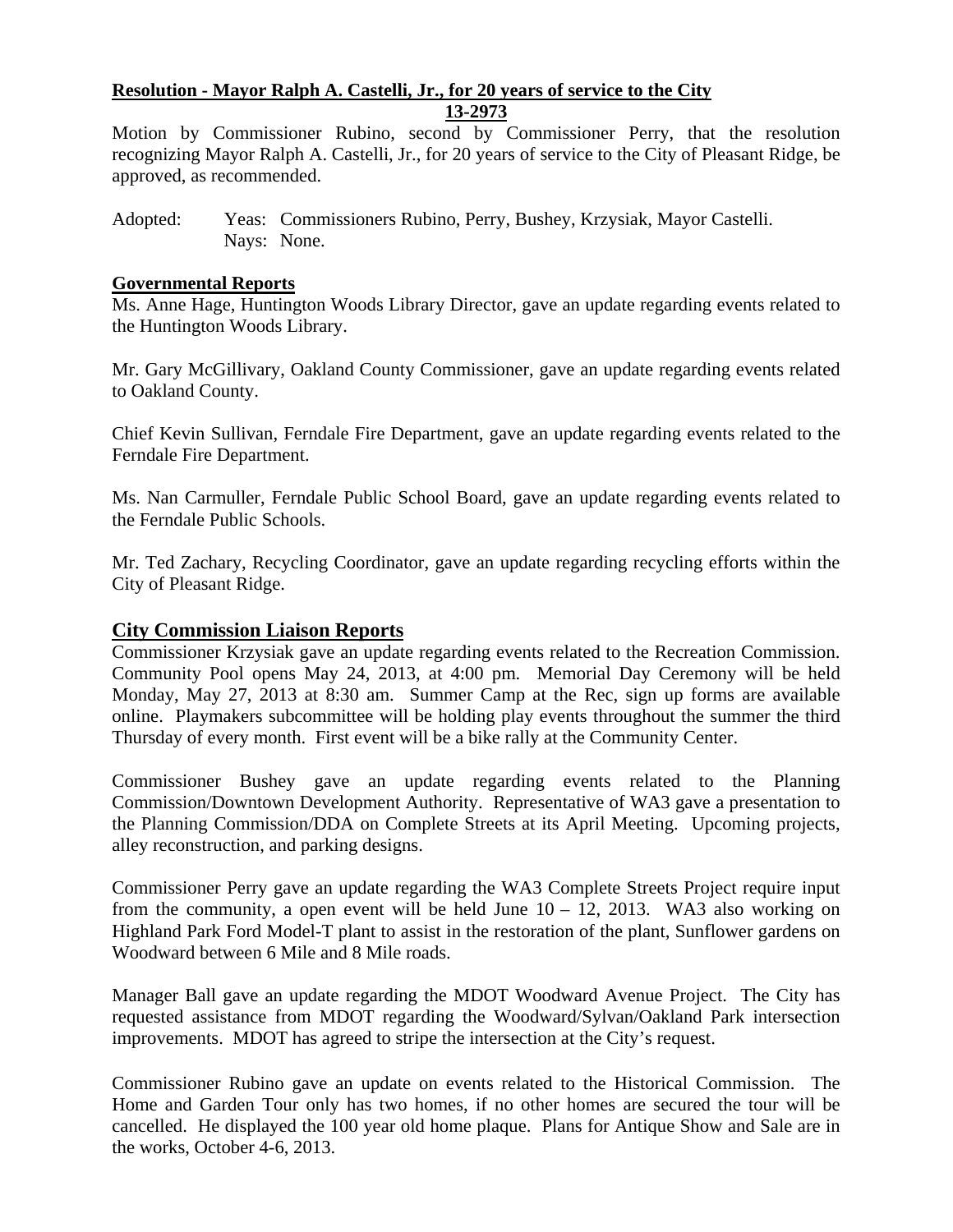## **Public Discussion**

John Nehil, 23 Oakland Park, commented regarding the park benches and some are sinking. All the parks except for Memorial Park have trash containers, can one be provided. Finally, is the City going to offer the joint leveling program for sidewalks again this summer. He offered congratulations to Mayor Castelli on 20 years and complimented the City Manager for her good work.

Jay Foreman, 73 Maplefield, congratulated Mayor Castelli on his service. He also requested information regarding the tree removal at Moberly Park.

Manager Ball gave an update on the maintenance project ongoing in Moberly Park, which includes some removal of dead trees and installation of artificial turf.

Commissioner Perry, questioned the artificial turf and the donation by the City's contractor. Questioned whether all the grass will be removed.

Manager Ball commented all the grass, will be removed. The turf is being tried to see what it will be like and if this is something the City would like to keep.

Commissioner Krzysiak commented he was unaware of the scope of the Moberly Park project. Feels the project is more than maintenance. Would have been more comfortable if there would have been more discussion or conversations regarding the project.

Manager Ball commented she discussed this maintenance project with the City Commission in a memo, as well as at a workshop.

Commissioner Rubino commented that the City Manager was creative in her solution regarding Moberly Park.

Mr. Fred Cuda, 49 Maplefield, saw the lines drawn for sidewalk on Kenberton. Reconsider vote regarding the sidewalk on Kenberton. Are the proposed lines where the sidewalk will be placed. How many trees will be lost, what is the total cost and where will the money come from

Manager Ball commented that the lines drawn are the approximate location of the sidewalk, the curb at his property will be eliminated and will be narrower, a 4 foot sidewalk instead of a 5 foot sidewalk, 3 trees, approximate cost, including survey and attorney fees is \$18,000.

Mayor Castelli commented that the cost of the sidewalk project will be included in the 2013- 2014 Road Reconstruction project.

Commissioner Krzysiak commented the motion approved included minimal impact to the existing area. There is a way the sidewalk can be installed without removal of any trees. There needs to be minimal impact to the surrounding residents and creative solutions. Encourage continuation of the project with creative solutions.

Commissioner Bushey commented the City is at \$18,000 in cost and the residents have complaints. What is the estimated total cost of the project.

Manager Ball commented the \$18,000 included just about everything except for additional landscaping or any additional attorney fees.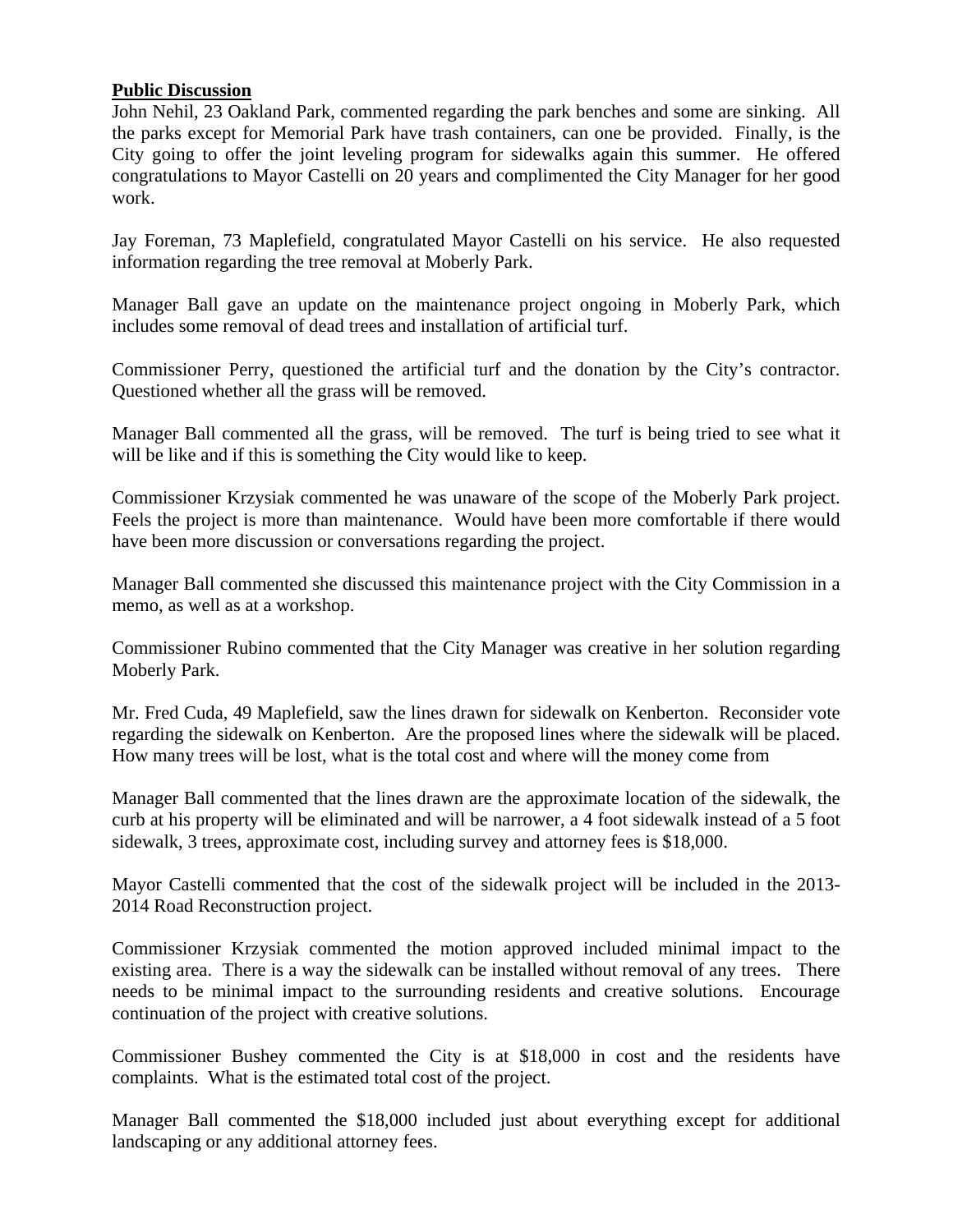## **Consent Agenda**

## **13-2974**

Motion by Commissioner Bushey, second by Commissioner Rubino, that the Consent Agenda be approved, as recommended.

Adopted: Yeas: Commissioners Bushey, Rubino, Krzysiak, Perry, Mayor Castelli. Nays: None.

## **Establish public hearing - June 11, 2013 – Budget, Millage, Capital Improvement Plan 13-2975**

Motion by Commissioner Bushey, second by Commissioner Rubino that that a public hearing be established for Tuesday, June 11, 2013, at 7:30 p.m., to solicit public comments on the proposed fiscal year 2013-2014 millage rates, fiscal year 2013-2014 combined city budgets and the fiscal years 2014-2018 Five-Year Capital Improvement Plan, as recommended.

## **Establishing public hearing - June 11, 2013 – Water/Sewer Rate Ordinance 13-2976**

Motion by Commissioner Rubino, second by Commissioner Bushey that that a public hearing be established for Tuesday, June 11, 2013, at 7:30 p.m., to solicit public comments on an ordinance to amend Section 74-183 (Combined Water and Sewer Rates) of Chapter 74 (Utilities) of the Pleasant Ridge City Code, as recommended.

#### **2013 Quarterly Rubbish Collection charge**

**13-2977** 

Motion by Commissioner Rubino, second by Commissioner Perry, that a Solid Waste User charge of \$43.36/quarter, effective on water bills due after June 1, 2013, be approved, as recommended.

Adopted: Yeas: Commissioners Rubino, Perry, Bushey, Krzysiak, Mayor Castelli. Nays: None.

## **2013 Industrial Waste Control rates**

#### **13-2978**

Motion by Commissioner Perry, second by Commissioner Rubini, that the proposed Industrial Waste Control Charges effective on water bills due after June 1, 2013, be adopted, as recommended.

Adopted: Yeas: Commissioners Perry, Rubino, Bushey, Krzysiak, Mayor Castelli. Nays: None.

Adopted: Yeas: Commissioners Bushey, Rubino, Krzysiak, Perry, Mayor Castelli. Nays: None.

Adopted: Yeas: Commissioners Rubino, Bushey, Krzysiak, Perry, Mayor Castelli. Nays: None.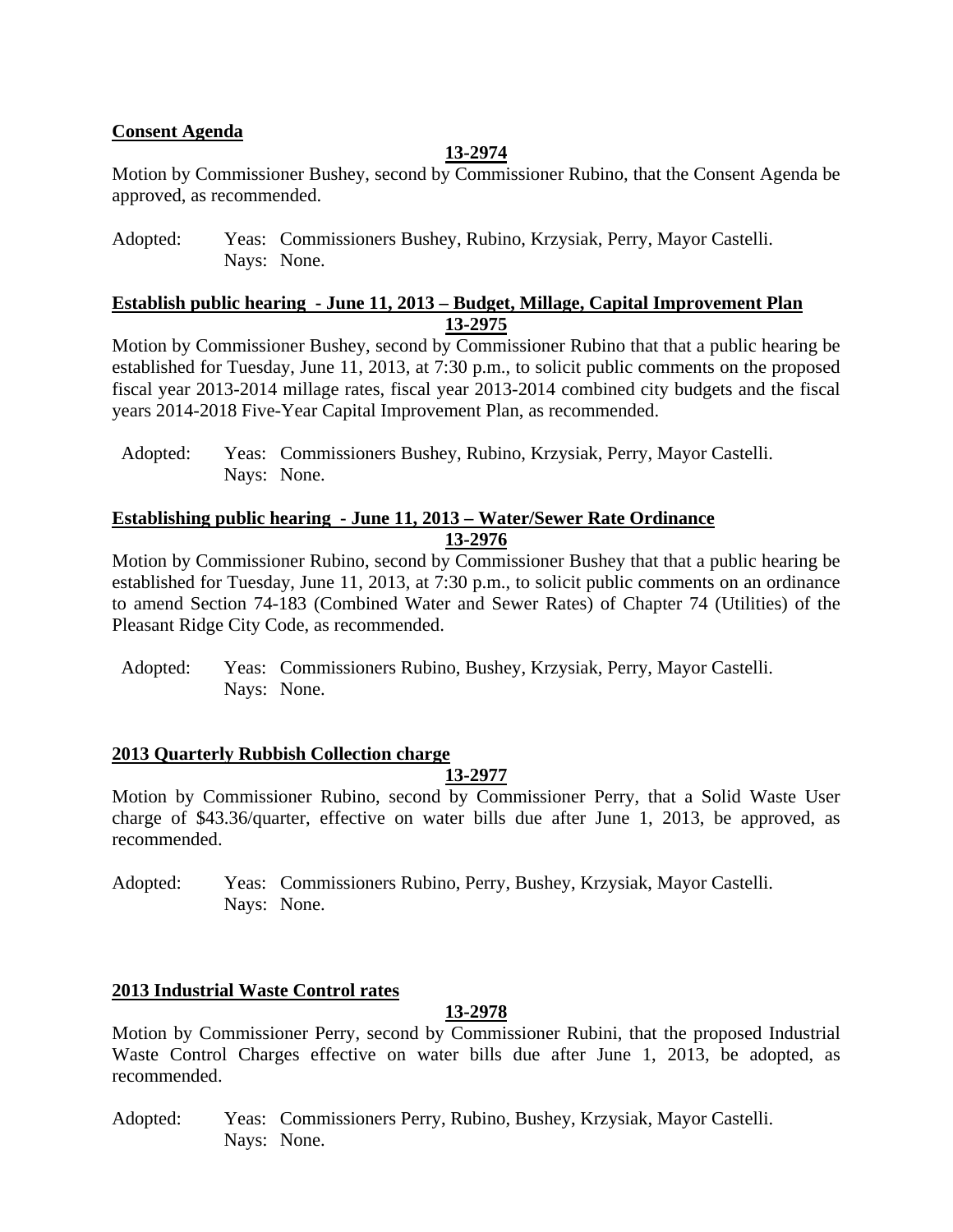## **Ballot Language – Headlee Override**

## **13-2979**

Motion by Commissioner Perry, second by Commissioner Rubino, that the ballot proposal which reads specifically: "Shall a "Headlee Override" be adopted so that the current limitation on the amount of City taxes that may be levied against all taxable property in the City of Pleasant Ridge, Oakland County, Michigan be increased:

- Up to 20.0 mills from approximately 11.4248 mills (\$20.00 from approximately \$11.42 per \$1,000 of taxable value) for general operating expenses, consisting of police, fire, public works, sidewalks, water and sewer, parks and recreation, pool operations, general government, capital projects and continuation of existing services, and
- Up to 3 mills from approximately 1.7134 mills (\$3.00 from approximately \$1.71 per \$1,000 of taxable value) for solid waste/rubbish, and

If approved and levied in its entirety, this millage would raise an estimated maximum amount of \$1,266,420 for the City in 2014 by allowing the City to levy the maximum mills previously approved by the voters and authorized by the City Charter and State law which have been reduced as required by the Michigan Constitution of 1963?"

be forwarded to the State of Michigan Attorney General for approval for placement on the Tuesday, November 5, 2013, General Election Ballot.

Adopted: Yeas: Commissioners Perry, Rubino, Krzysiak, Mayor Castelli. Nays: Commissioner Bushey.

## **Ballot Language – Infrastructure Improvement Millage**

## **13-2980**

Motion by Commissioner Rubino, second by Commissioner Bushey, that the ballot proposal which reads specifically:

"Shall the City of Pleasant Ridge be authorized to continue to levy up to three (3) mills per year, for years 2015 through 2035, inclusive in excess of its Charter authorized tax rate as reduced by Section 314, Article IX of the 1963 State Constitution, such additional millage to be used to finance street, sewer & water system repairs, sidewalks, alleys, parking lots, parks and general infrastructure improvements within the City of Pleasant Ridge?"

be forwarded to the State of Michigan Attorney General for approval for placement on the Tuesday, November 5, 2013, General Election Ballot.

Adopted: Yeas: Commissioners Rubino, Bushey, Krzysiak, Perry, Mayor Castelli. Nays: None.

## **Resolution - Oakland County Hazard Mitigation Plan**

#### **13-2981**

Motion by Commissioner Perry, second by Commissioner Rubino that the resolution adopting the Oakland County Hazard Mitigation Plan, be approved and forwarded to the Chairman of the Oakland County Board of Commissioners.

Adopted: Yeas: Commissioners Perry, Rubino, Bushey, Krzysiak, Mayor Castelli. Nays: None.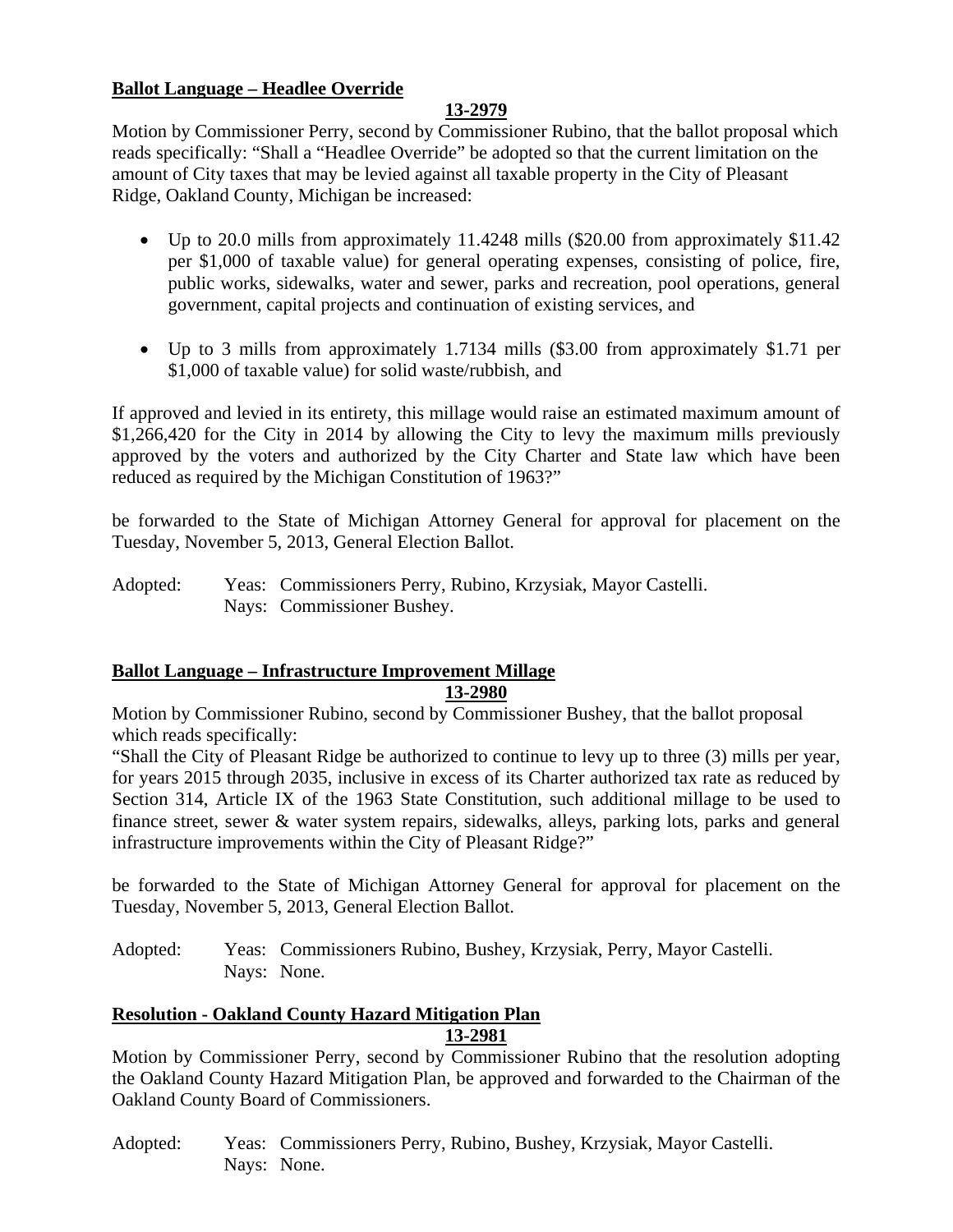## **Recreation Appointment-Christopher Budnik**

## **13-2982**

Motion by Commissioner Krzysiak, second by Commissioner Rubino that the appointment of Mr. Christopher Budnik to the Pleasant Ridge Recreation Commission, term to expire December 31, 2013, be approved, as recommended.

# **West Cambridge Avenue Road Construction Project Bid Alternate 3 Award**

**13-2983** 

Motion by Commissioner Bushey, second by Commissioner Perry, that Bid alternate number 3 of the West Cambridge Avenue Road Reconstruction Project, regarding sidewalk removal and replacement on Cambridge, be awarded to Tiseo Brothers, Inc, of Washington Township, Michigan, in the amount of \$56,945.00 as recommended.

## **City Manager's Report**

Thank you to Myron Stein for tree donations. Thank you to Garden Club for their beautification plan for Stevenson Park. City Commission Coffee House, Thursday, May 23rd. City Commission Special Meeting, Tuesday, May 21st at 7:00 pm Pool opens May 24<sup>th</sup> Memorial Day Ceremony and Parade, Monday, May 27<sup>th</sup>.

#### **Other Business**

Commissioner Krzysiak would like to recognize Mike Polozolo, who was recognized by the Ferndale Little Eagles Basketball Program. And Hollis Jencks, recognized by Huron-Metro-Clinton Volunteer of the Year award. Interested in still holding book club on May  $28<sup>th</sup>$  regarding the book "*Kaboom, A Movement to Save Play".*

Manager Ball commented on the Mayors recognition reception immediately following the meeting at the Community Center.

Commissioner Perry commented on the train whistles, the sound and the length.

Manager Ball commented she received one email regarding train whistles. She will contact neighboring communities to see if there are other complaints or concerns and will contact the railroad.

Adopted: Yeas: Commissioners Krzysiak, Rubino, Bushey, Perry, Mayor Castelli. Nays: None.

Adopted: Yeas: Commissioners Bushey, Perry, Krzysiak, Rubino, Mayor Castelli. Nays: None.